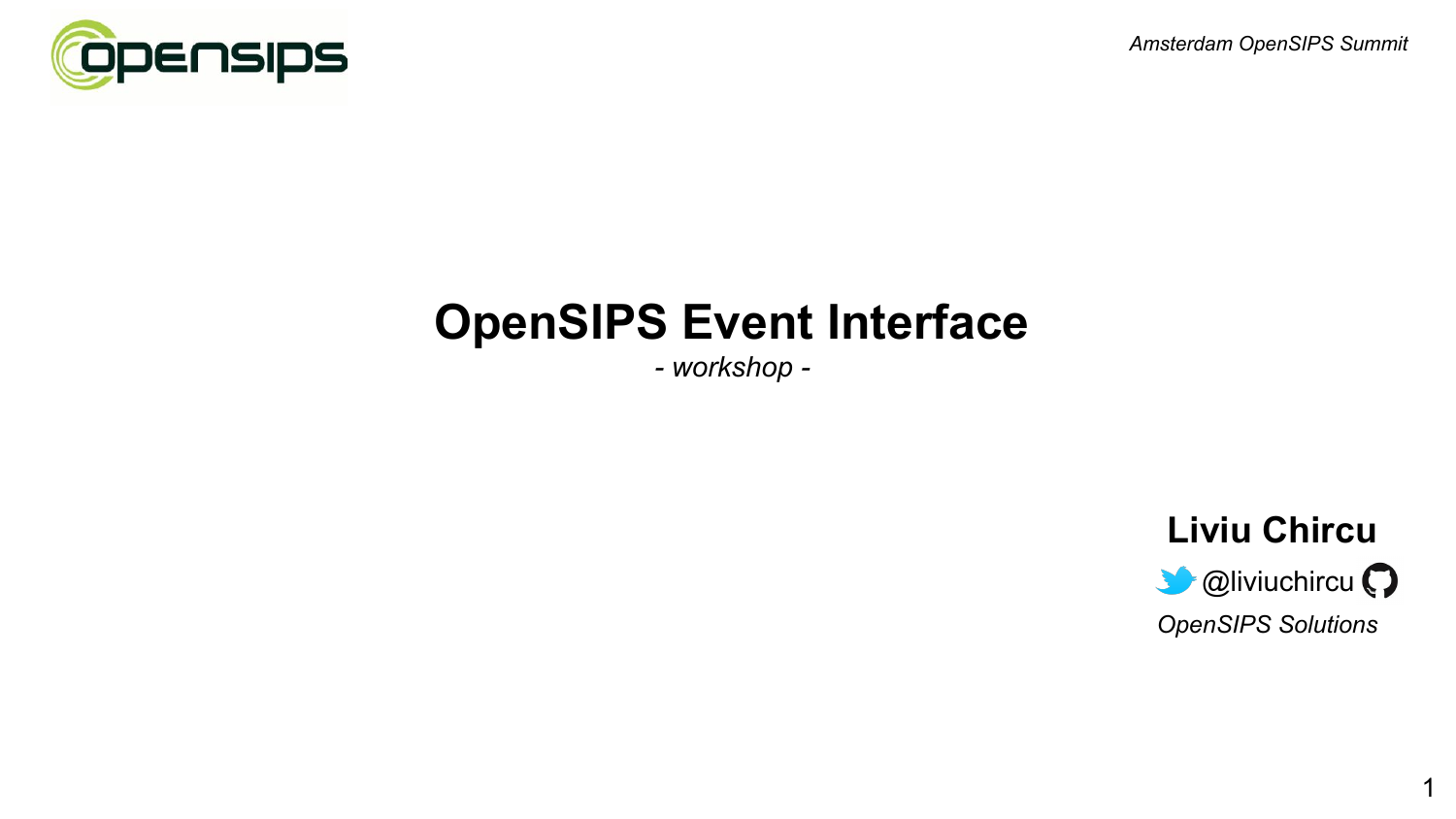# *About me*

- OpenSIPS developer for 4 years
- specialize in
	- code design / maintenance (best practices)
	- memory management
	- OpenSIPS troubleshooting
- contact
	- o [github.com/liviuchircu](https://github.com/liviuchircu)
	- [twitter.com/liviuchircu](https://www.twitter.com/liviuchircu)
	- #opensips on Freenode
	- liviu@opensips.org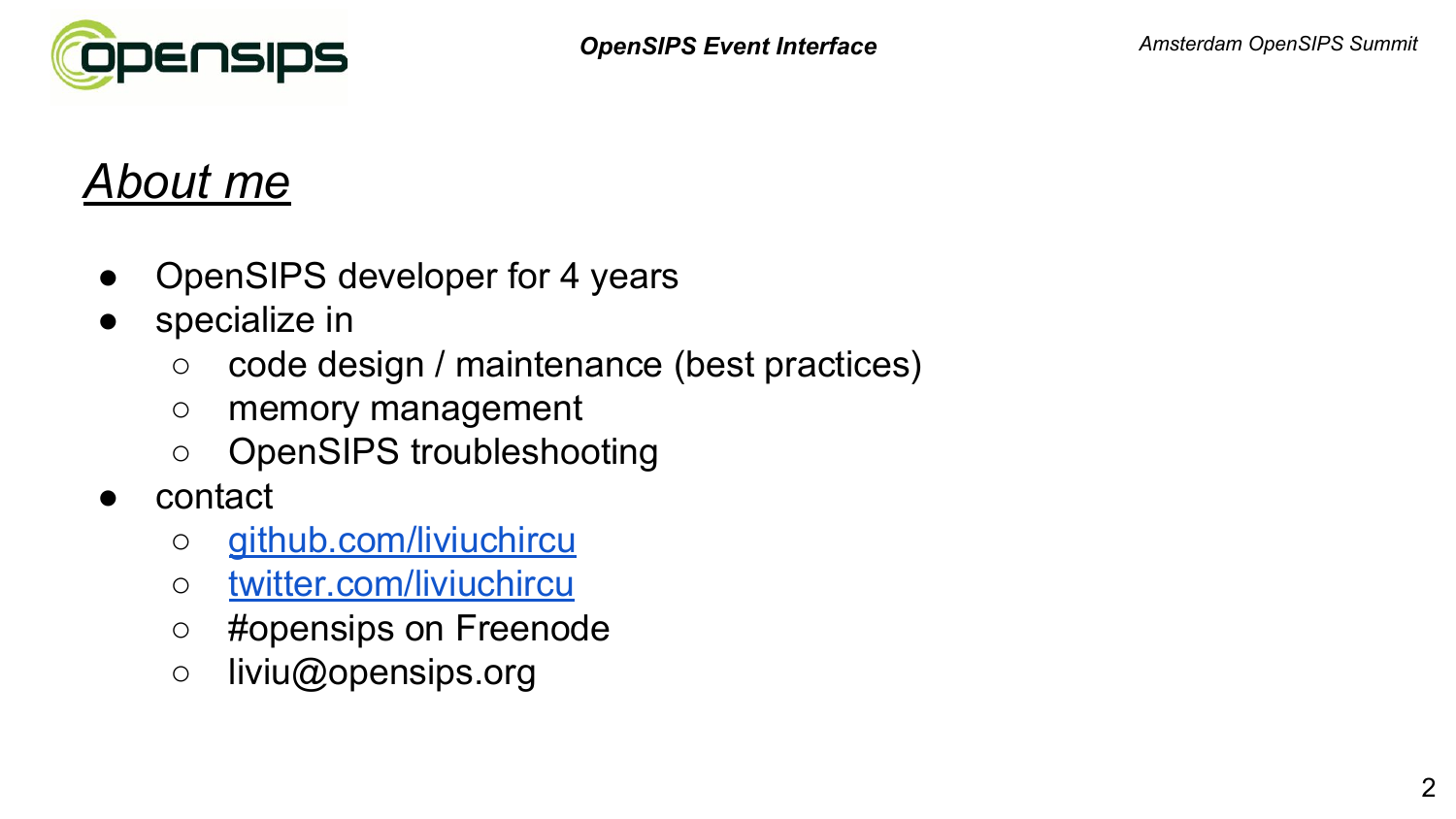

# *Motivation*

- *● Some events cannot be logged at script level!*
	- *○ RTPProxy node state*
	- *○ "dispatcher" destination state*
	- *○ architectural bottleneck warnings (SQL, NoSQL, TCP, DNS)*
	- *○ out of memory…*
- *● Multitude of destinations*
	- *○ log files*
	- *○ message brokers*
	- *○ HTTP servers*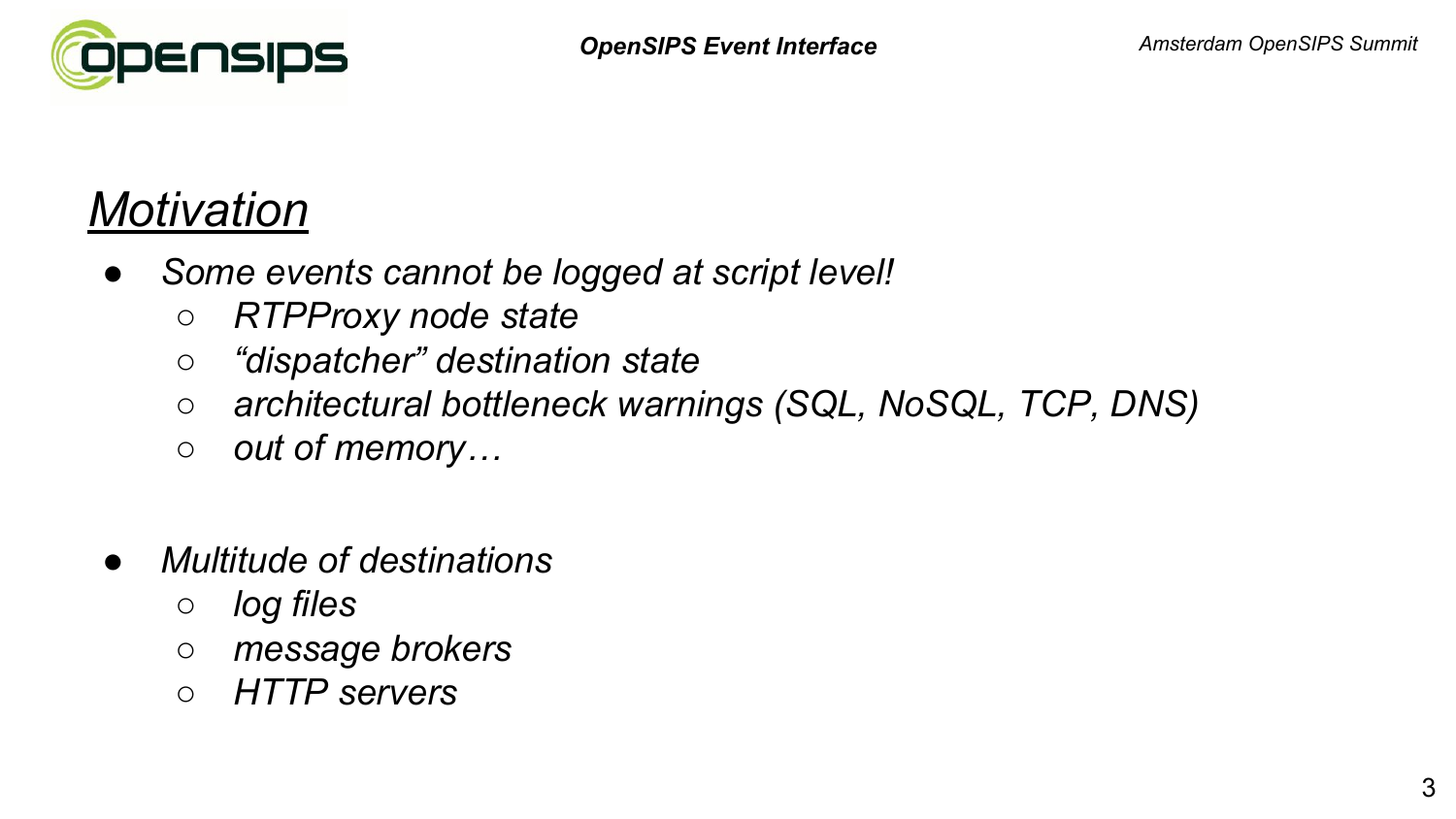

# *History*

- *● OpenSIPS 1.7*
	- +++ event\_datagram
- *● OpenSIPS 1.8*
	- $\circ$  +++ event rabbitmq
- *● OpenSIPS 1.9*
	- $\circ$  +++ event xmlrpc
	- +++ event\_route
- *● OpenSIPS 2.2*
	- +++ event flatstore
	- +++ event virtual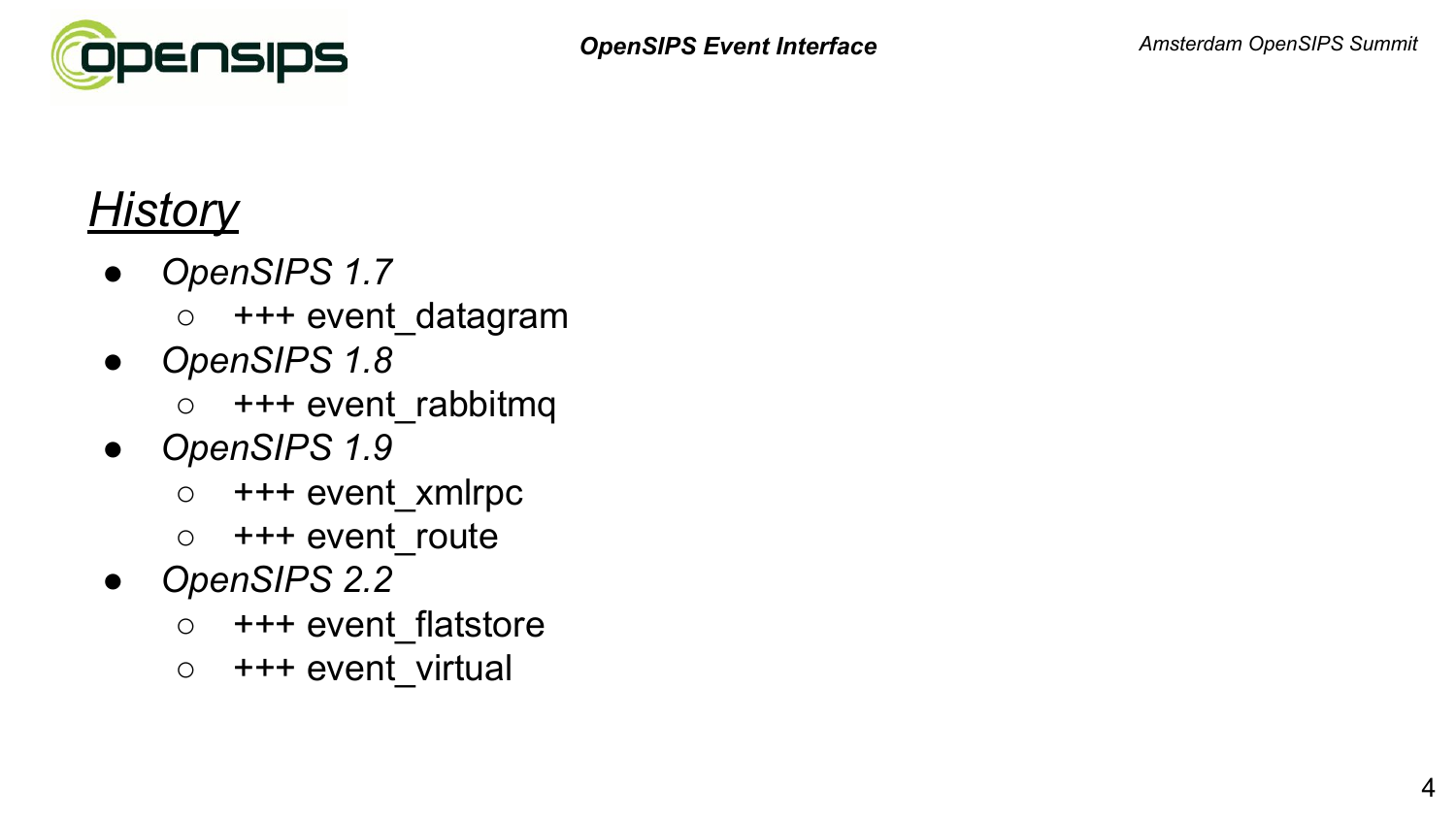

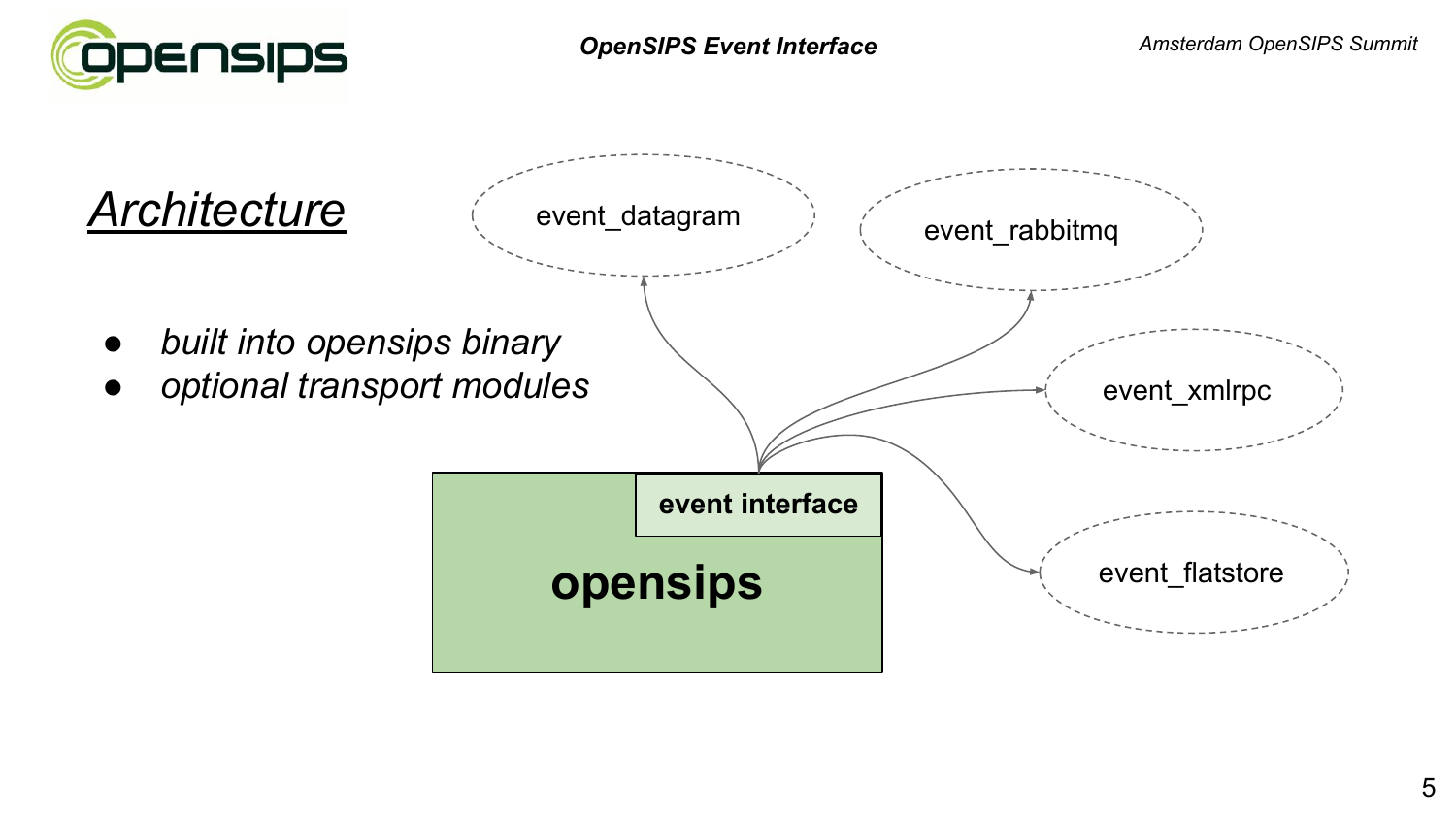

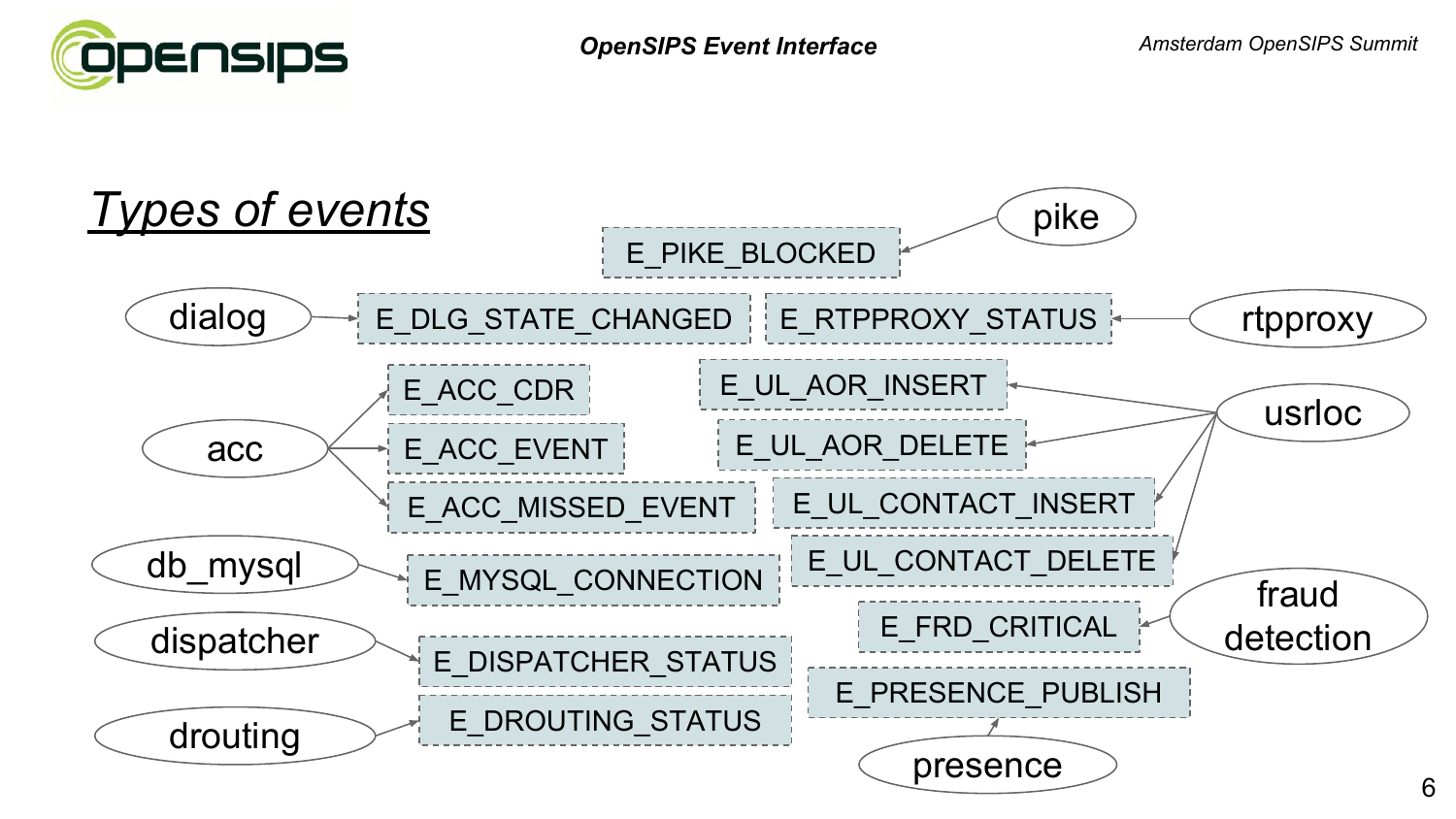



7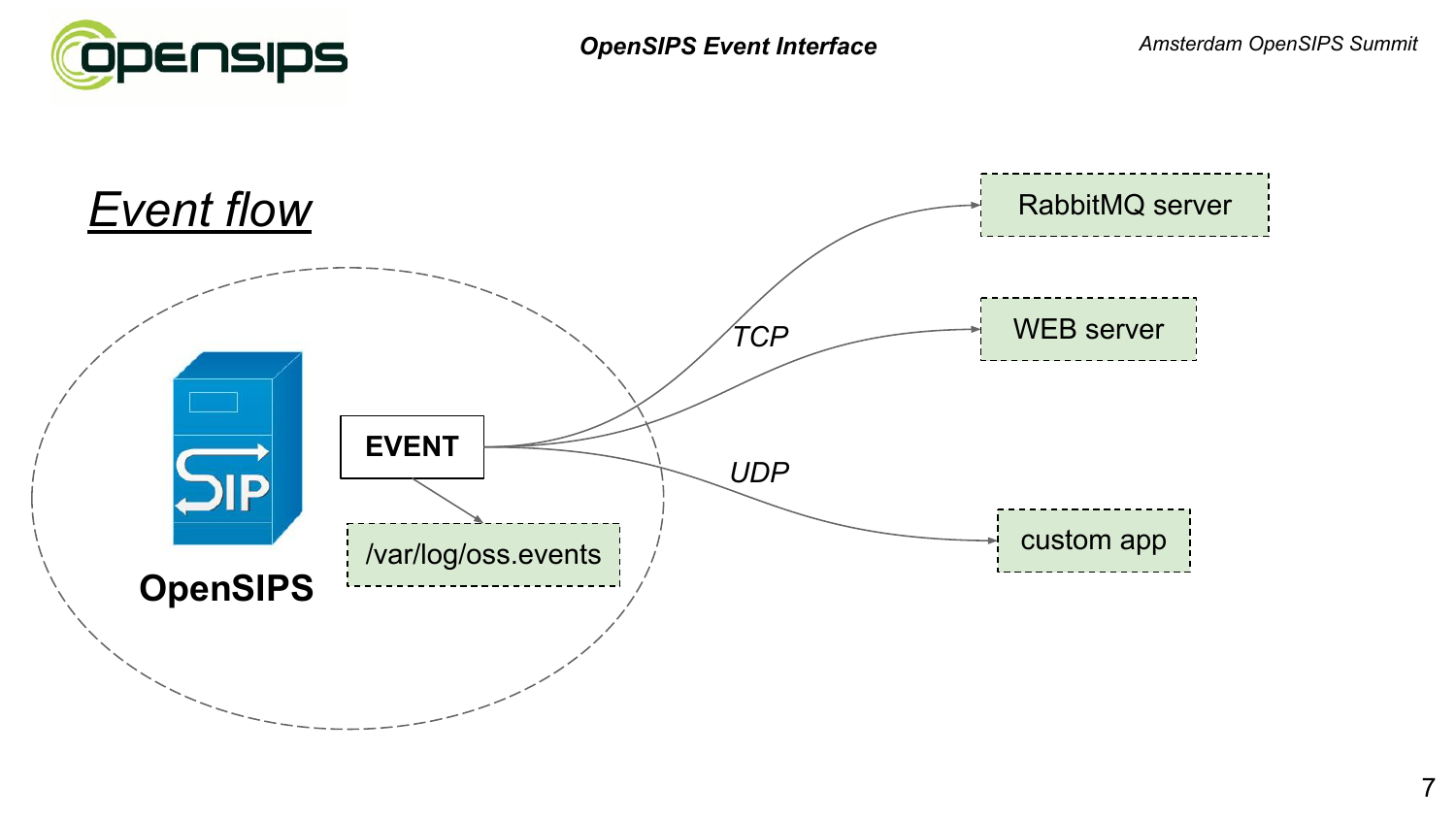



*For each event transport module:*

- *● loadmodule "event\_flatstore.so"*
- *● modparam("event\_flatstore", "max\_open\_sockets", 200)*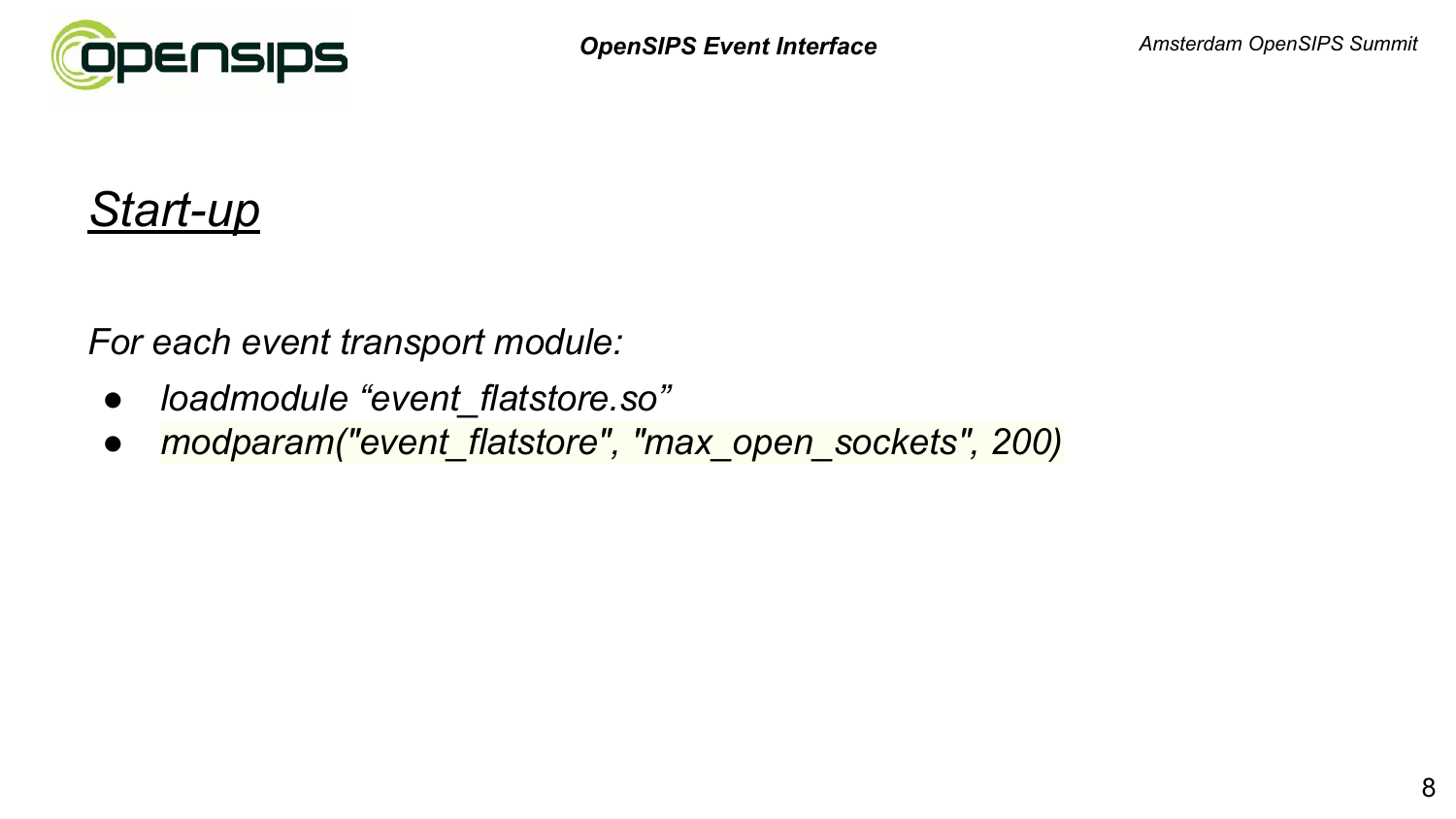

### *Runtime*

*Events can be processed:*

- *● in the external app*
- *● at script level, in the "event\_route":*
	- *○ Note: "event\_route.so" module must be loaded*

```
event_route [E_PIKE_BLOCKED] {
fetch_event_params("ip=$avp(pike-ip)");
xlog("IP $avp(pike-ip) has been blocked\n");
```
*}*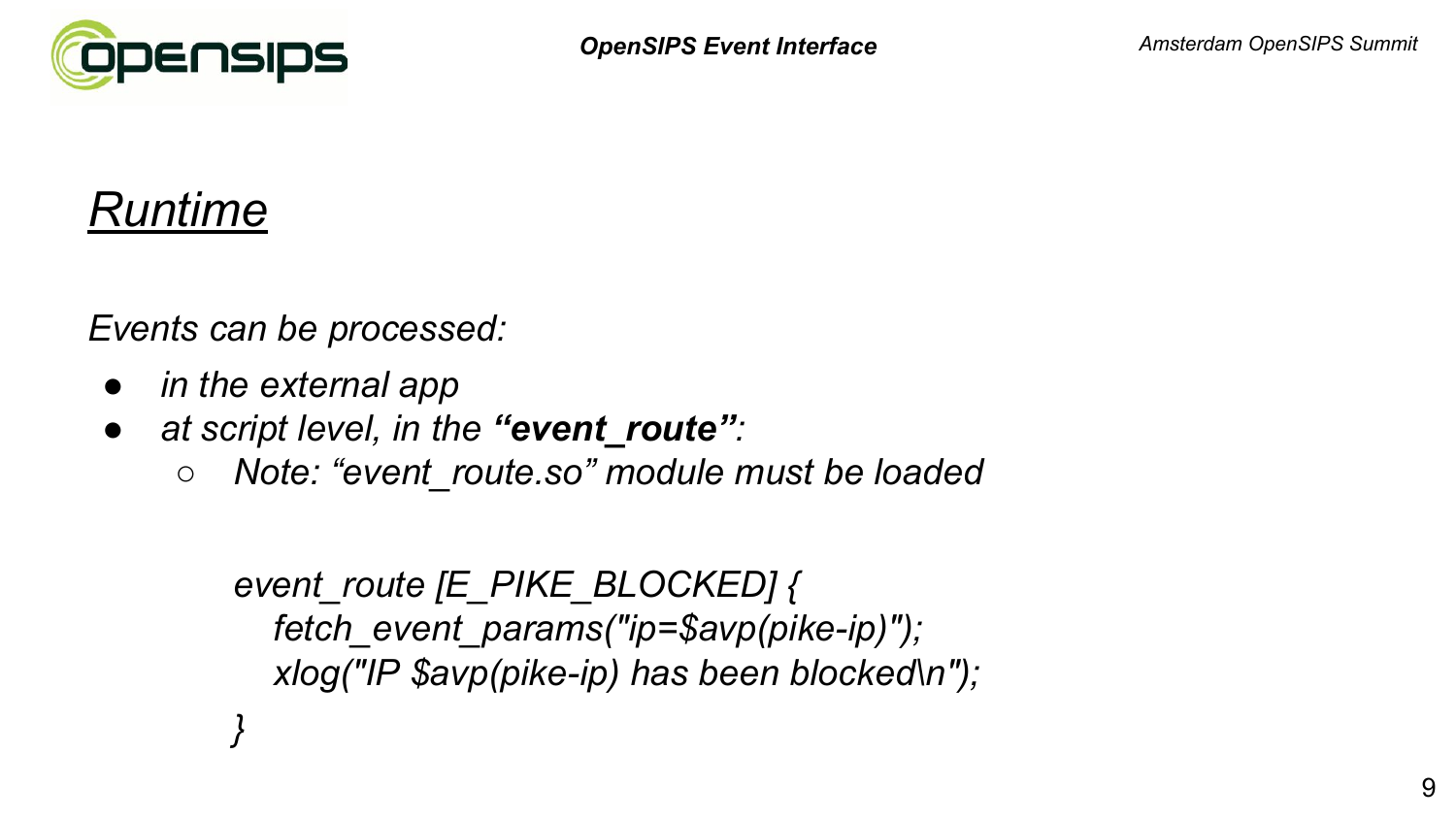

# *Workshop*

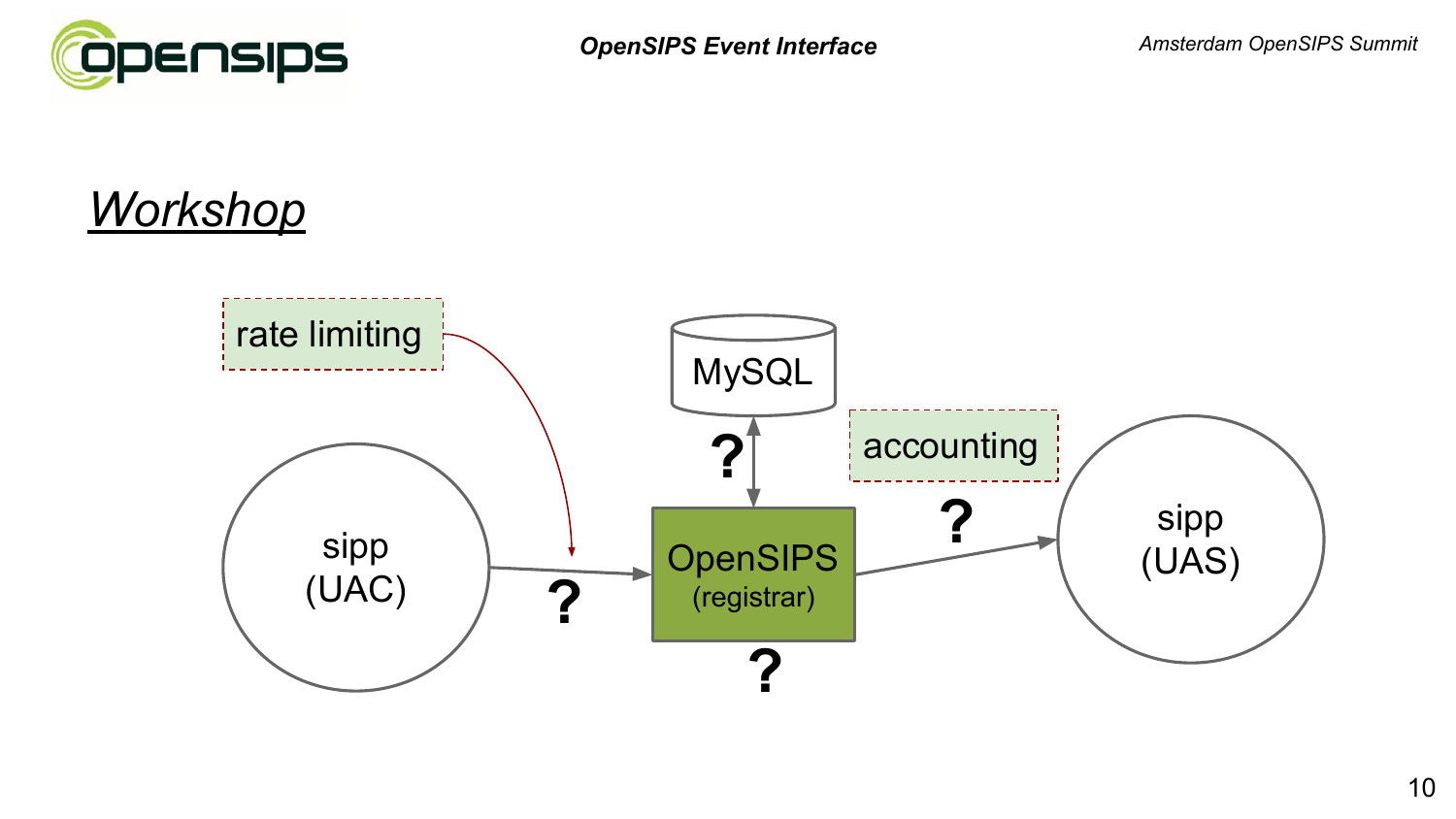

# *Scaling (SEND)*

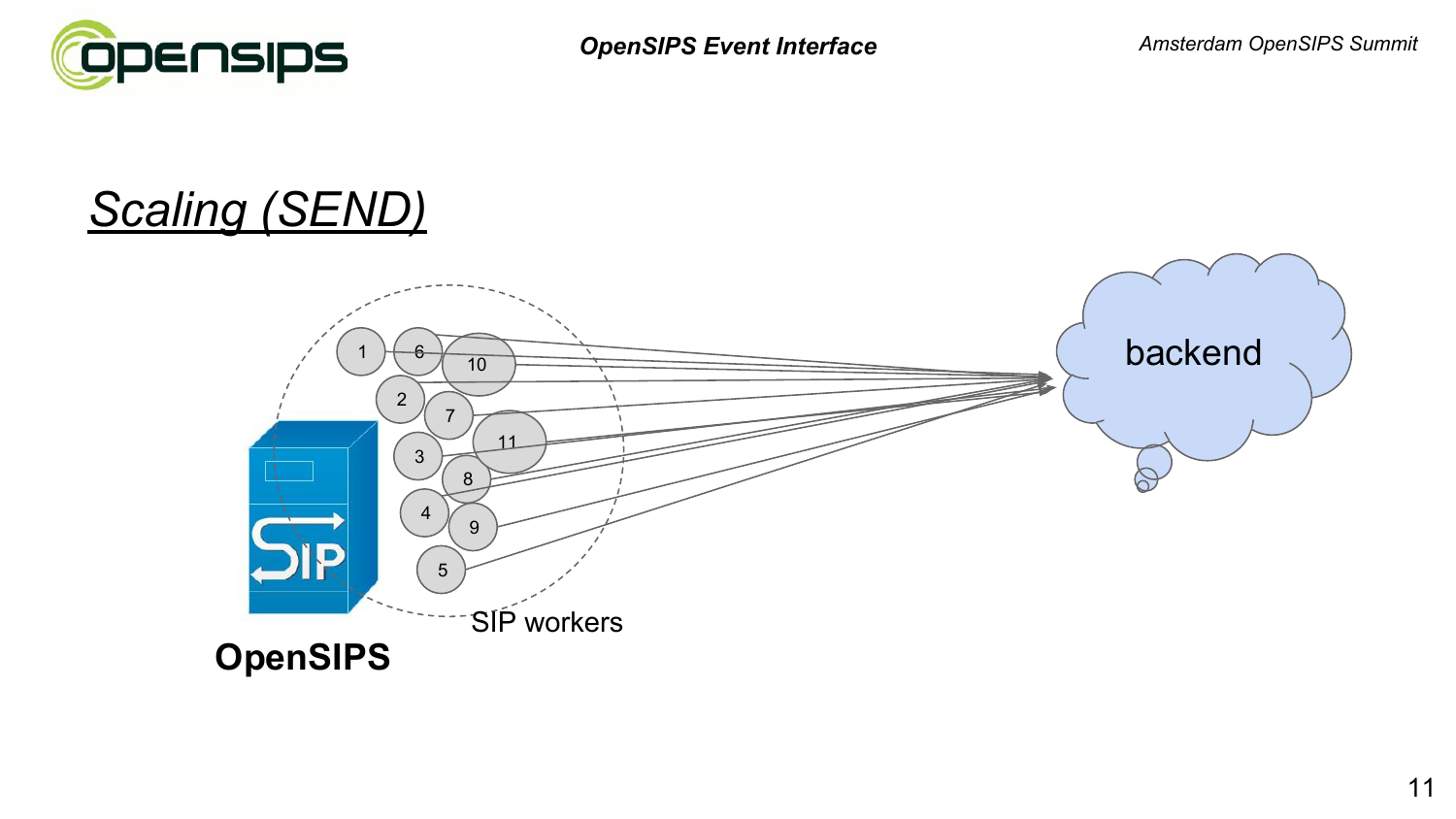



 subscribe\_event("E\_ACC\_CDR", "virtual:PARALLEL rabbitmq:127.0.0.1/opensips flatstore:/tmp/opensips.events")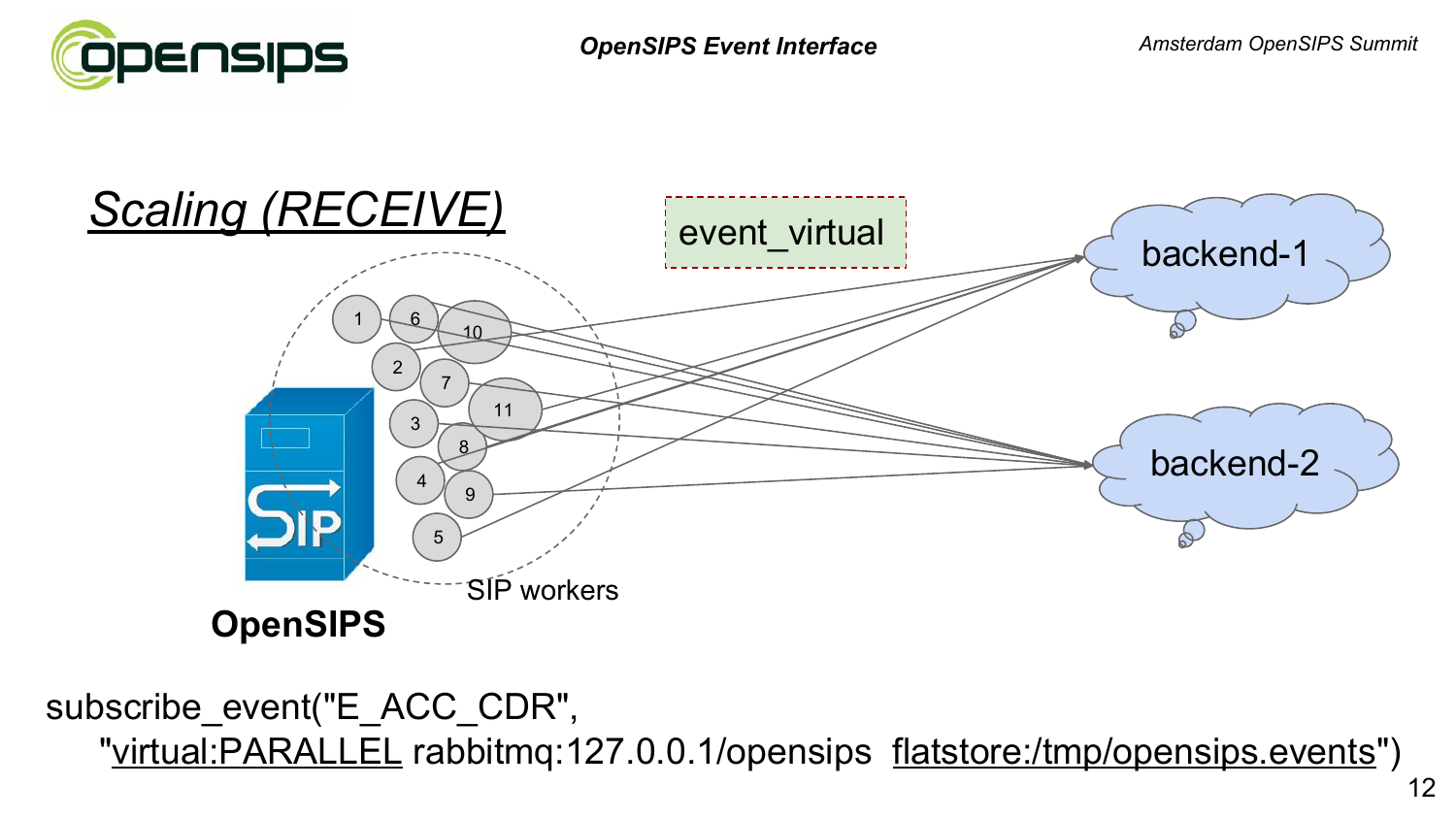



 subscribe\_event("E\_ACC\_CDR", "virtual:FAILOVER rabbitmq:127.0.0.1/opensips flatstore:/tmp/opensips.events")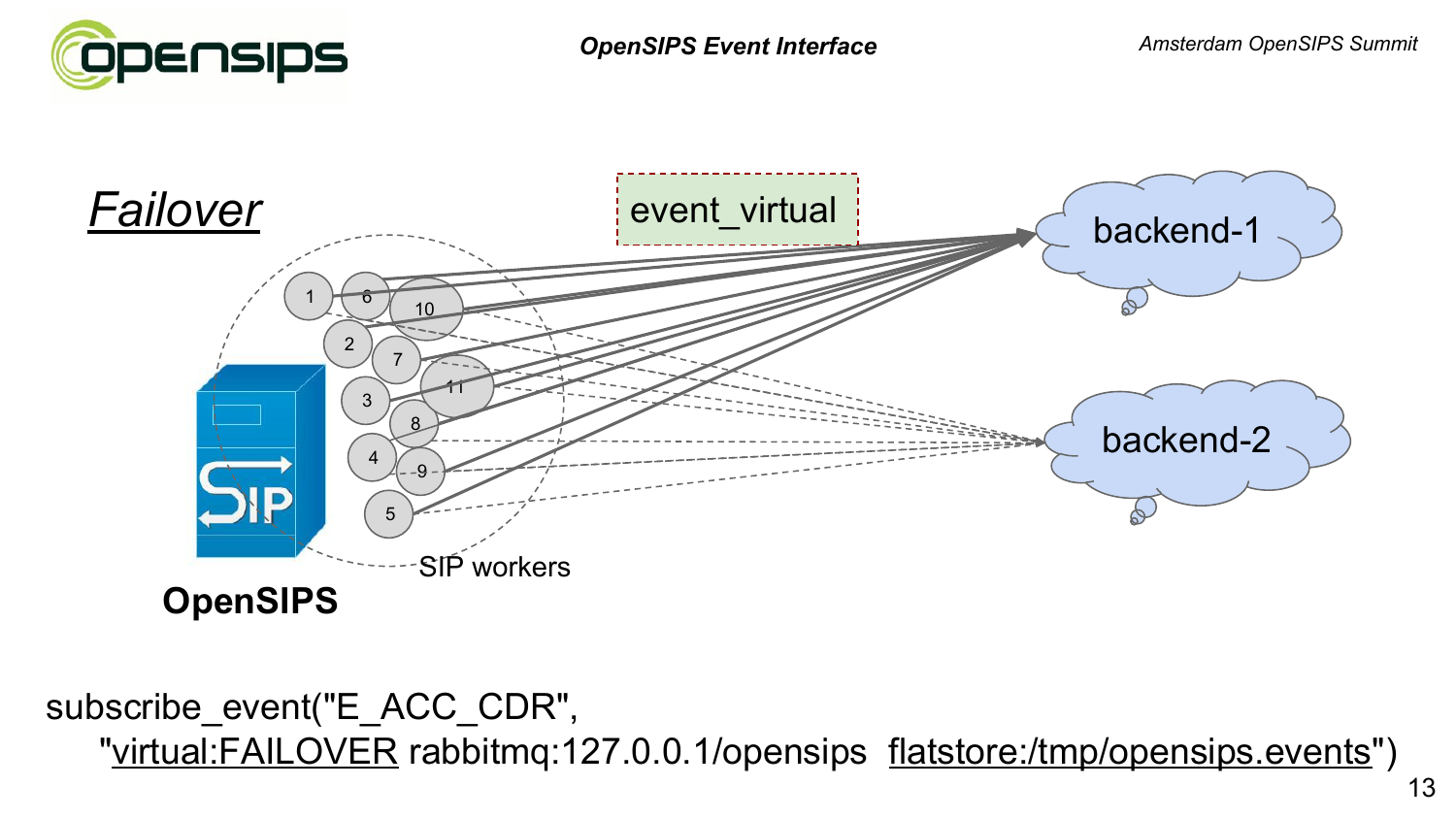

#### *Resources*

- event interface tutorial
	- http://www.opensips.org/Documentation/Tutorials-EventInterface
- module documentation
	- http://www.opensips.org/Documentation/Modules-2-2